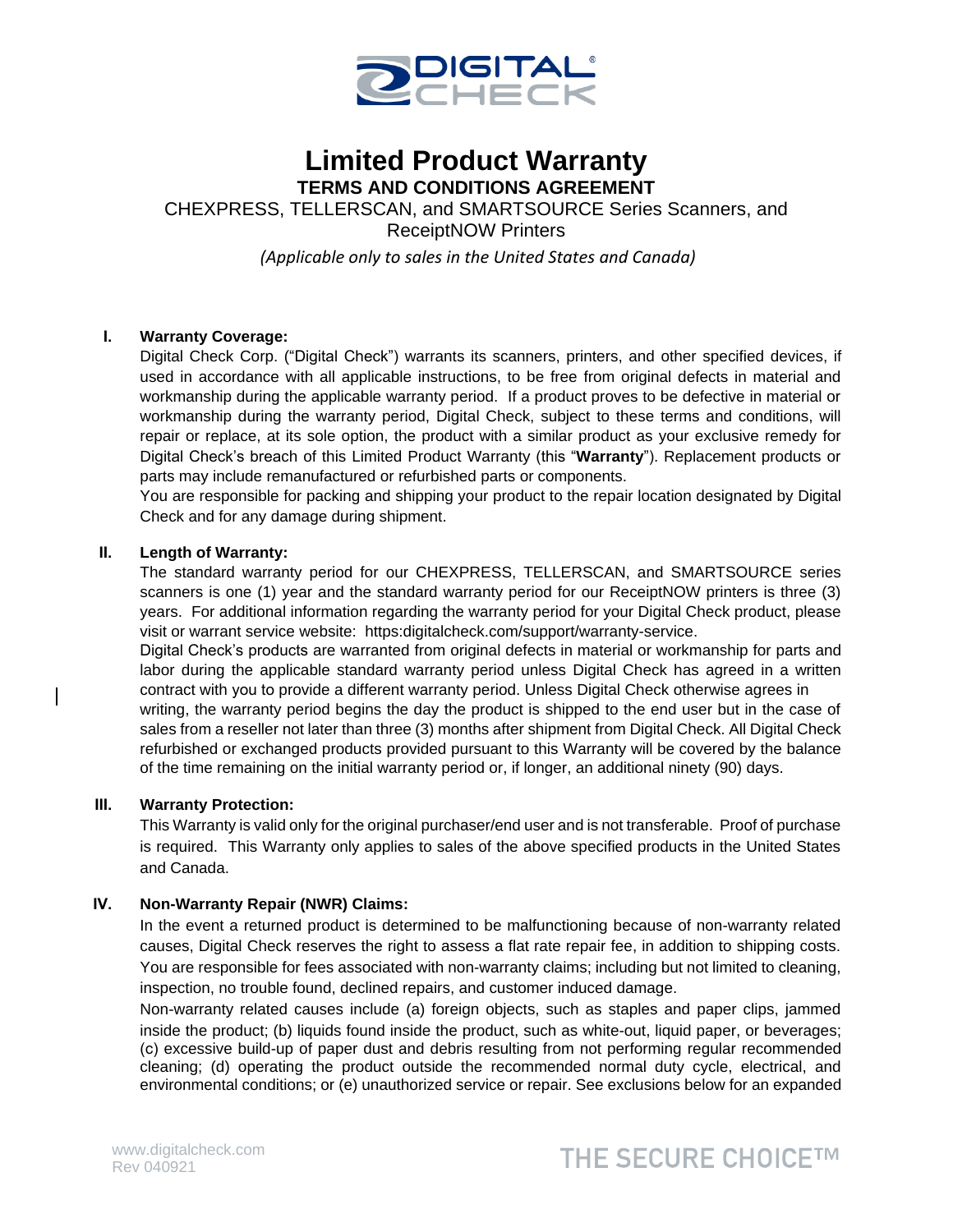list of non-warranty related items. If a product is determined to be non-repairable due to user negligence or abuse, you will be responsible for the costs associated with replacing the product.

#### **Exclusions:**

- 1. Any product on which the serial number has been defaced, modified, or removed.
- 2. Consumable items or cleaning products, such as cleaning cards or swabs, feed rollers, inkjet cartridges, or canned air.
- 3. Digital Check provides no warranty for third-party software.
- 4. Damage, deterioration, or malfunction resulting from:
	- a) accident, misuse, abuse, neglect, fire, water, lightning, or other acts of nature, unauthorized product modification, or failure to follow instructions supplied with the product;
	- b) repair or attempted repair by anyone not authorized by Digital Check;
	- c) damage to, or loss of, any programs, data, or removable storage media;
	- d) software or data loss occurring during repair or replacement;
	- e) any damage of the product due to poor packaging or during shipment;
	- f) removal or installation of the product;
	- g) causes external to the product, such as electric power fluctuations or failure, Acts of God, war, invasion or act of foreign enemy, terrorism, cyberattack, hostilities, civil war, rebellion, strikes, lockouts, labor disturbances, or civil commotion;
	- h) use of supplies or parts not meeting Digital Check's specifications;
	- i) normal wear and tear;
	- j) failure to follow manufacturer's instructions, specifications, or user manuals;
	- k) failure to perform recommended periodic product maintenance;
	- l) any other cause that does not relate to an original product defect;
	- m) cosmetic damage;
	- n) third party acts, including theft and vandalism; or
	- o) damage to, or abuse of, the coating on the surface of the product from inappropriate cleaning.
- 5. Removal, installation, and setup service charges.
- 6. Shipping from your location to Digital Check or its designated service provider. All products are returned to the user via standard ground shipment.
- 7. Any product that has been serviced, repaired, refurbished, or exchanged other than pursuant to this Warranty.
- 8. Any product that has been transferred or resold by the original purchaser/end user.

# **V. Out of Box Failures of New Purchases**

If an out of box failure of a newly purchased product were to occur as a result of original defects in material and/or workmanship, Digital Check will replace that product the next business day where available and at no additional cost. This out of box quality guarantee applies during the first 200 items scanned for our check scanners or 50 receipts printed for our printers, as applicable. In the event of a reported out of box failure, contact Digital Check at the number listed below under "Obtaining Service". You will be sent a prepaid return label with the replacement product so the defective product can be quickly and easily returned. You are responsible for packing the defective product into the replacement unit packaging and ensuring it is shipped back to Digital Check. If the product is not returned within 30 days, you will be charged the cost of the replacement scanner.

# **VI. Obtaining Service:**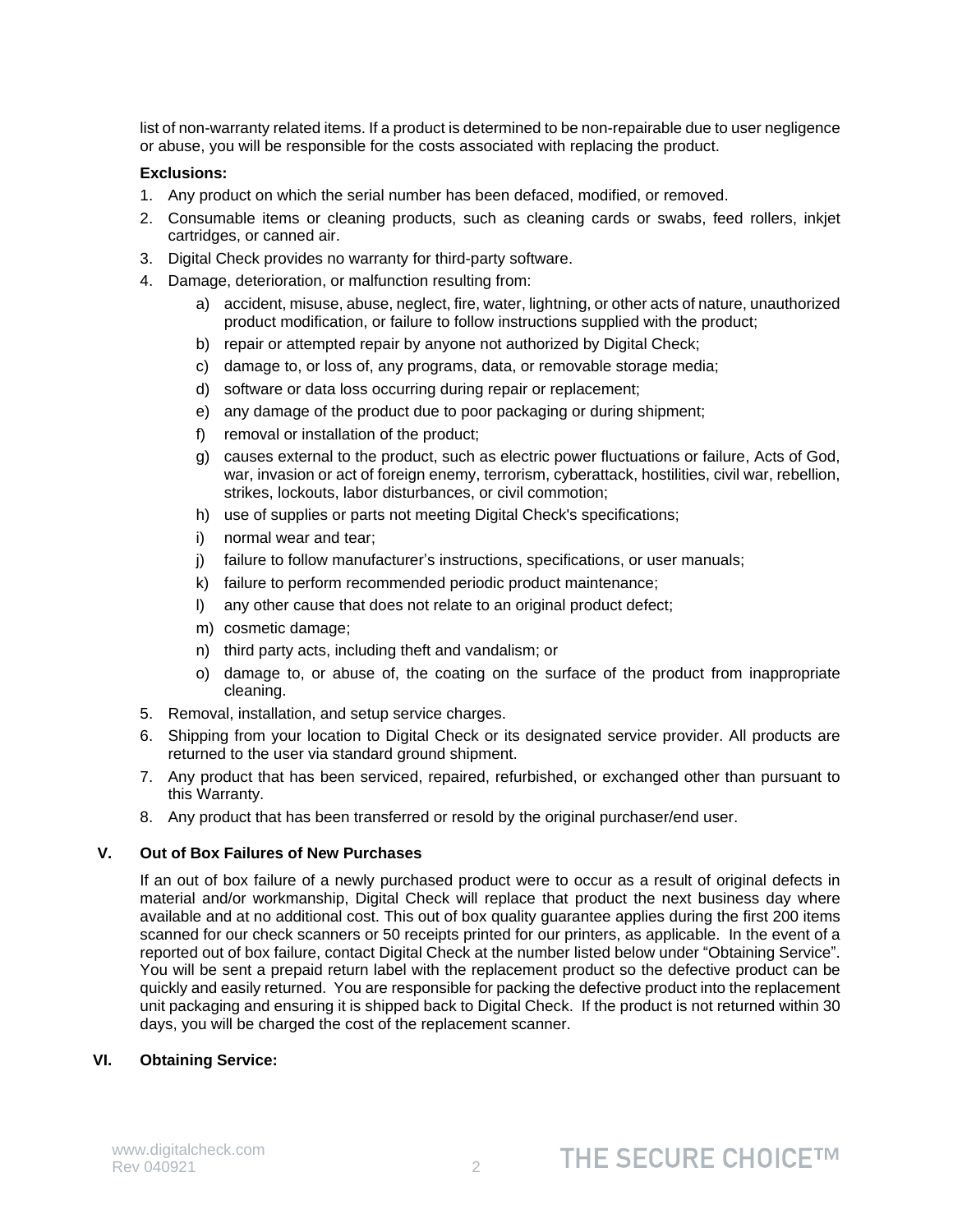For information on obtaining warranty service, contact your Digital Check Reseller, Digital Check Support (email [support@digitalcheck.com,](mailto:support@digitalcheck.com) call 1-847-446-2285) or visit our website at [https://www.digitalcheck.com/service.](https://www.digitalcheck.com/clientarea)

You will be required to provide:

- 1) a copy of the dated sales slip or other proof of purchase and installation,
- 2) your name,
- 3) your ship to address, email address, and phone number,
- 4) the model number and serial number of the product, and
- 5) a description of the problem.

You are responsible for returning the product prepaid in the original container with the power cord and other associated accessories to Digital Check or its designated authorized service center. It is recommended that you obtain insurance on the product you are returning should it be damaged during shipping.

No warranty service will be provided, and Digital Check is not responsible, for any returned product without an assigned Return Material Authorization (RMA) number.

## **VII. Disclaimer and Limitation of Implied Warranties:**

**EXCEPT FOR THE WARRANTY SET FORTH IN SECTION I ABOVE, DIGITAL CHECK MAKES NO WARRANTY WHATSOEVER WITH RESPECT TO THE PRODUCT OR ASSOCIATED SOFTWARE, INCLUDING ANY (A) WARRANTY OF MERCHANTABILITY; (B) WARRANTY OF FITNESS FOR A PARTICULAR PURPOSE; (C) WARRANTY OF TITLE; OR (D) WARRANTY AGAINST INFRINGEMENT.**

THERE ARE NO WARRANTIES, EXPRESS OR IMPLIED, WHICH EXTEND BEYOND THE DESCRIPTION CONTAINED HEREIN, INCLUDING THE IMPLIED WARRANTY OF MERCHANTABILITY AND FITNESS FOR A PARTICULAR PURPOSE.

# **VIII. Exclusion of Damages:**

DIGITAL CHECK'S LIABILITY IS LIMITED TO THE COST OF REPAIR OR REPLACEMENT OF THE PRODUCT. **THE REMEDIES DESCRIBED ABOVE ARE YOUR SOLE AND EXCLUSIVE REMEDIES AND DIGITAL CHECK'S ENTIRE LIABILITY FOR ANY BREACH OF THIS LIMITED WARRANTY. DIGITAL CHECK'S LIABILITY SHALL UNDER NO CIRCUMSTANCES EXCEED THE ACTUAL AMOUNT PAID BY YOU FOR THE DEFECTIVE PRODUCT.**

DIGITAL CHECK SHALL NOT BE LIABLE FOR:

- DAMAGE TO OTHER PROPERTY CAUSED BY ANY DEFECTS IN THE PRODUCT, DAMAGES BASED UPON INCONVENIENCE, LOSS OF USE OF THE PRODUCT, LOSS OF TIME, LOSS OF PROFITS, LOSS OF BUSINESS OPPORTUNITY, LOSS OF GOODWILL, INTERFERENCE WITH BUSINESS RELATIONSHIPS, OR OTHER COMMERCIAL LOSS, EVEN IF ADVISED OF THE POSSIBILITY OF SUCH DAMAGES.
- LOSS OF, OR DAMAGE TO, DATA FROM ANY CAUSE.
- ANY OTHER LOSSES OR DAMAGES, WHETHER INCIDENTAL, CONSEQUENTIAL, PUNITIVE, SPECIAL OR OTHERWISE, AND WHETHER DIRECT OR INDIRECT.
- ANY BODILY INJURY, DEATH, OR PROPERTY DAMAGE ARISING OUT OF THE USE, OPERATION, OR MAINTENANCE OF THE PRODUCT.
- ANY CLAIM AGAINST THE USER BY ANY OTHER PARTY.

## **IX. Effect of Local Law:**